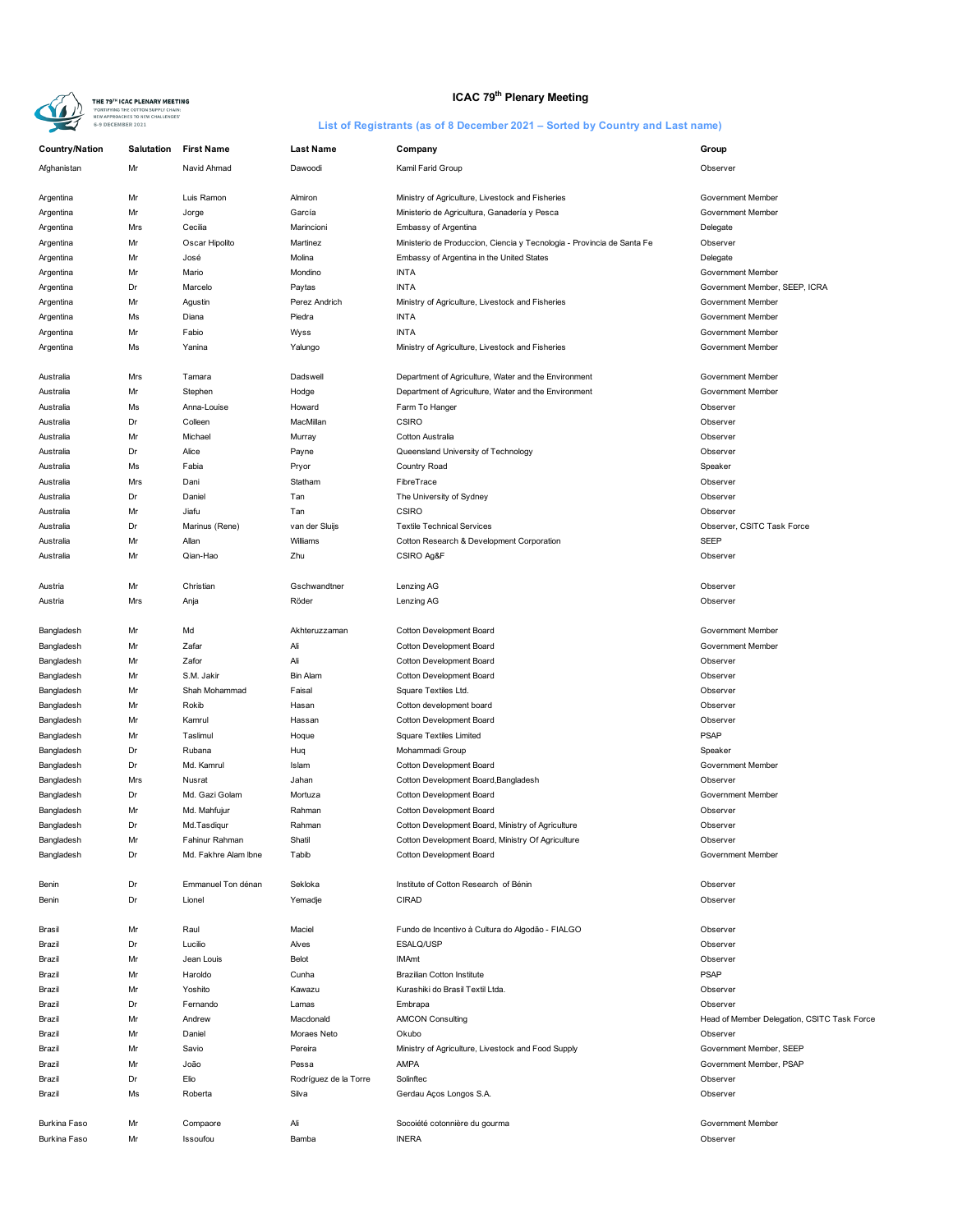

# **ICAC 79<sup>th</sup> Plenary Meeting**

| <b>Country/Nation</b> | <b>Salutation</b> | <b>First Name</b>       | <b>Last Name</b>        | Company                                                                   | Group                                                  |
|-----------------------|-------------------|-------------------------|-------------------------|---------------------------------------------------------------------------|--------------------------------------------------------|
| <b>Burkina Faso</b>   | Mr                | Lassana                 | Belem                   | Faso Cotton                                                               | Government Member                                      |
| <b>Burkina Faso</b>   | Mr                | Larbouga                | Bourgou                 | Programme Coton/INERA                                                     | Government Member                                      |
| Burkina Faso          | Dr                | Zakaria                 | Dieni                   | Burkina Faso                                                              | Observer                                               |
| <b>Burkina Faso</b>   | Mr                | Jean Pierre W.          | Guinko                  | Ministère de l'industrie, du commerce et de l'artisanat                   | Government Member, SEEP                                |
| <b>Burkina Faso</b>   | Mr                | Emilienne               | Guire                   | <b>AICB</b>                                                               | Government Member                                      |
| <b>Burkina Faso</b>   | Mr                | Omer                    | Hema                    | Programme Coton/INERA                                                     | Government Member                                      |
| <b>Burkina Faso</b>   | Mr                | Sinou                   | Idrissa                 | Association Interprofessionnelle du Coton du Burkina (AICB)               | Government Member                                      |
| Burkina Faso          | Mr                | Sow                     | Issa                    | Programme coton INERA                                                     | Observer                                               |
| Burkina Faso          | Mr                | Ousseni                 | Kabore                  | Sofitex                                                                   | Government Member                                      |
| <b>Burkina Faso</b>   |                   | Lassana                 |                         | Sofitex                                                                   | Government Member                                      |
|                       | Mr                |                         | Kargougou               |                                                                           |                                                        |
| <b>Burkina Faso</b>   | Mr                | Mahamady                | Kinda                   | Ministère de l'industrie, du commerce et de l'artisanat                   | Government Member                                      |
| <b>Burkina Faso</b>   | Mr                | Bazoumana               | Koulibaly               | Programme Coton/INERA                                                     | Government Member                                      |
| Burkina Faso          | Mr                | Kalo                    | Millogo                 | <b>UNPCB</b>                                                              | Government Member                                      |
| Burkina Faso          | Mr                | Yves                    | Toe                     | SOCOMA                                                                    | Government Member                                      |
| <b>Burkina Faso</b>   | Mr                | Ousseni                 | Traore                  | Faso Cotton                                                               | Government Member                                      |
| <b>Burkina Faso</b>   | Mr                | Wilfried                | Yameogo                 | Sofitex                                                                   | Government Member, PSAP                                |
|                       |                   |                         |                         |                                                                           |                                                        |
| Cameroon              | Dr                | Sali                    | Bourou                  | Irad                                                                      | Observer                                               |
| Cameroon              | H.E.M             | Etoundi                 | Essomba                 | Embassy of the Republic of Cameroon                                       | Government Member, Delegate                            |
| Cameroon              | Mr                | Jean-Eric               | Fonkou Chanou           | Ministry of External Relations                                            | Observer                                               |
| Cameroon              | Mr                |                         | Nadama                  | Sodecoton                                                                 | Observer                                               |
| Cameroon              | Mrs               | Mary Concilia Anchang   | Onambele                | The African chamber of Trade & commerce / FICOTA                          | Observer                                               |
|                       |                   |                         |                         |                                                                           |                                                        |
| Chad                  | Mr                | Ibrahim                 | Malloum                 | Cottontchad                                                               | Government Member                                      |
| Chad                  | Mr                | Komla                   | Tallaki                 | Cottontchad                                                               | Government Member                                      |
|                       |                   |                         |                         |                                                                           |                                                        |
| China                 | Mrs               | Lily                    | Chen                    | Rieter                                                                    | Observer                                               |
| China                 | Mr                | Umar                    | Chowhdury               |                                                                           | Observer                                               |
| China                 | Mr                | Nan                     | Shan                    | Beiche Tech                                                               | Observer                                               |
|                       |                   |                         |                         |                                                                           |                                                        |
| Colombia              | Mr                | Miguel Antonio          | Martinez Petro          | Comerfisa                                                                 | Observer                                               |
| Colombia              | Mr                | Jorge Hernan            | Olarte O                | Diagonal                                                                  | Observer                                               |
|                       |                   |                         |                         |                                                                           |                                                        |
| Côte d'Ivoire         | Dr                | Nogbou Ferdinand        |                         | Centre National de Recherche Agronomique (CNRA)                           | Government Member                                      |
|                       |                   |                         | Amangoua                |                                                                           |                                                        |
| Côte d'Ivoire         | Mr                | Mamadou                 | Berte                   | Cotton and Cashew Council                                                 | Government Member                                      |
| Côte d'Ivoire         | Mr                | Kouadio Kra Norbert     | Bini                    | National Agricultural Research Centre (CNRA)                              | Government Member                                      |
| Côte d'Ivoire         | Dr                | Adama                   | Coulibaly               | Cotton and Cashew Council                                                 | Government Member                                      |
| Côte d'Ivoire         | Mrs               | Assita Chérie           | Coulibaly Epouse Traore | <b>FIRCA</b>                                                              | Government Member                                      |
| Côte d'Ivoire         | Mr                | Kodjo                   | <b>Edmond Venance</b>   | Ministre of Trade                                                         | Observer                                               |
| Côte d'Ivoire         | Mr                | <b>KODJO</b>            | <b>EDMOND VENANCE</b>   | Governement                                                               | Observer                                               |
| Côte d'Ivoire         | Mr                | Moulokoni John Anderson | Ehouman                 | <b>FIRCA</b>                                                              | Government Member                                      |
| Côte d'Ivoire         | Mr                | Simplice                | Gue                     | Cotton and Cashew Council                                                 | Government Member                                      |
| Côte d'Ivoire         | Mr                | Assi Achy               | Hervé                   | Embassy of Côte d'Ivoire                                                  | Delegate                                               |
| Côte d'Ivoire         | Mr                | Gabésongon              | Kone                    | Cotton and Cashew Council                                                 | Government Member                                      |
| Côte d'Ivoire         | Dr                | Brou Julien             | Kouakou                 | <b>FIRCA</b>                                                              | Government Member                                      |
| Côte d'Ivoire         | Dr                | Malanno                 | Kouakou                 | Centre National de Recherche Agronomique (CNRA)                           | Government Member                                      |
| Côte d'Ivoire         | Dr                | Kouadio Emmanuel        | N'Goran                 | Centre National de Recherche Agronomique (CNRA)                           | Government Member                                      |
| Côte d'Ivoire         | Mr                | Essoi                   | N'Guessan               | National Agricultural Research Centre (CNRA)                              | Government Member                                      |
| Côte d'Ivoire         | Dr                | Jean-Claude             | N'Guessan               | <b>UPL</b>                                                                | Observer                                               |
| Côte d'Ivoire         | H.E.M             | Aly                     | Toure                   | Permanent Representation of Côte d'Ivoire to Intl Commodity Organizations | Government Member, Delegate, Head of Member Delegation |
|                       |                   |                         |                         |                                                                           |                                                        |
| Egypt                 | Mr                | <b>Mohamed Ahmed</b>    | Abdel-Gawad Nassar      |                                                                           | Government Member                                      |
| Egypt                 | Dr                | Ahmed                   | Abdelmoghny             | <b>Cotton Research Institute</b>                                          | Observer                                               |
| Egypt                 | Dr                | Abeer Samir             | Arafa                   | Cotton Research Institute                                                 | Government Member                                      |
| Egypt                 | Dr                | Adel Abdel              | Azim                    | Agricultural Research Council                                             | Government Member                                      |
|                       | Dr                | Eman                    | Batisha                 | Catgo                                                                     | Observer                                               |
| Egypt                 | Dr                | Ibrahim                 | Ebaido                  | Cotton Research Institute                                                 |                                                        |
| Egypt                 |                   |                         |                         |                                                                           | Observer                                               |
| Egypt                 | Mr                | Ahmed Refaat            | El Asklany              | Ministry of Commerce                                                      | Government Member                                      |
| Egypt                 | Mr                | Walid                   | El Sadany               | General Committee for Cotton Trade inside                                 | Government Member                                      |
| Egypt                 | Mr                | Mohamed Mahmoud         | El-Garhy                | Cotton Exporters Union                                                    | Government Member                                      |
| Egypt                 | Dr                | Amany                   | Elashmouny              | Cotton Research Institute                                                 | Observer                                               |
| Egypt                 | Mr                | Ahmed Khaled            | Elbosaty                | Modern Nile Cotton Co.                                                    | Government Member, PSAP                                |
| Egypt                 | Mrs               | Rabab                   | <b>ElGwily</b>          | Egypt Embassy in Washington DC                                            | Delegate                                               |
| Egypt                 | Mr                | Aly                     | Elkabeer                | Ministry of Trade                                                         | Government Member                                      |
| Egypt                 | Mrs               | Marwa                   | Emara                   | <b>CATGO</b>                                                              | Observer                                               |
| Egypt                 | Dr                | Hanan                   | Etman                   | CATGO                                                                     | Observer                                               |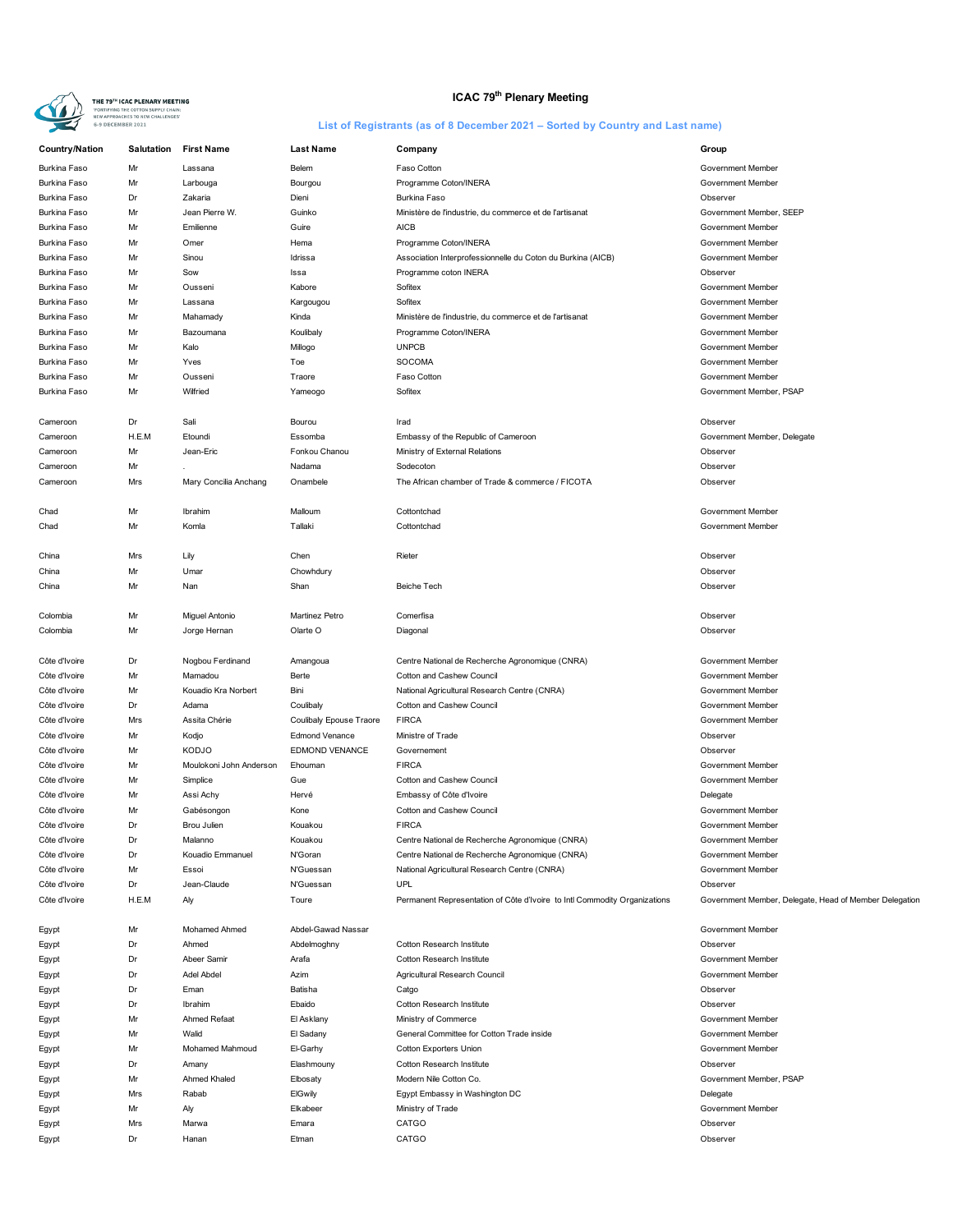

# **ICAC 79<sup>th</sup> Plenary Meeting**

| <b>Country/Nation</b> | <b>Salutation</b> | <b>First Name</b> | <b>Last Name</b>      | Company                                                                        | Group                                        |
|-----------------------|-------------------|-------------------|-----------------------|--------------------------------------------------------------------------------|----------------------------------------------|
| Egypt                 | Dr                | Hazem             | Fouda                 | United Nations Industrial Development Organization                             | Observer                                     |
| Egypt                 | Dr                | Hesham            | Hamoud                | Cotton Research Institute                                                      | Observer                                     |
| Egypt                 | Mrs               | Dalia             | Hana                  | Cotton Arbitration and Testing General Organization                            | Observer                                     |
| Egypt                 | Mrs               | Nagwa             | Ibrahim               | Catgo                                                                          | Observer                                     |
| Egypt                 | Mr                | Mashhout Janab    | <b>Ismail Behairy</b> |                                                                                | Government Member                            |
| Egypt                 | Mr                | Mohamed           | Khedr                 | CATGO                                                                          | Government Member                            |
|                       | Mrs               | Yasmine           | Magdy                 | CATGO                                                                          | Observer                                     |
| Egypt                 | Mr                | Masoud            | Mahmoud               | CATGO                                                                          | Observer                                     |
| Egypt                 | Dr                |                   |                       | Cotton Council                                                                 |                                              |
| Egypt                 |                   | Mohamed Abdel     | Meguid                |                                                                                | Government Member                            |
| Egypt                 | Mrs               | Yousra            | Montasser             | CATGO                                                                          | Observer                                     |
| Egypt                 | Dr                | Hesham            | Mosaad                | <b>Cotton Research Institute</b>                                               | Government Member                            |
| Egypt                 | Mr                | Ahmed             | Moustafa              | Holding Company for Cotton and Spinning and Weaving                            | Government Member                            |
| Egypt                 | Dr                | Mohamed           | Negm                  | <b>Cotton Research Institute</b>                                               | ICRA, CSITC Task Force, Speaker              |
| Egypt                 | Dr                | Rasha             | Saber                 | Cottin Arbitration for Testing and General Organisation(CATGO)                 | Observer                                     |
| Egypt                 | Dr                | Issraa            | Saif El Islam         | Cotton arbitration and testing general organization                            | Observer                                     |
| Egypt                 | Mr                | Salah             | Saleh                 | Cotton Research Institute                                                      | Observer                                     |
| Egypt                 | Dr                | Abeer             | Samir                 | Cotton Research Institute                                                      | Observer                                     |
| Egypt                 | Dr                | Suzan             | Sanad                 | Cotton Research Institute                                                      | <b>CSITC Task Force</b>                      |
| Egypt                 | Mr                | Khaled            | Schuman               | Cotton Egypt Association                                                       | Observer                                     |
| Egypt                 | Mr                | Hossam            | Shoukry               | Ahli united bank                                                               | Observer                                     |
| Egypt                 | Dr                | Waleed            | Yehia                 | cotton research institute                                                      | Observer                                     |
| Egypt                 | Mrs               | Asmaa Allah       | Zaghloul              | CATGO                                                                          | Observer                                     |
|                       |                   |                   |                       |                                                                                |                                              |
| EU                    | Ms                | Agnès             | Capony                | European Commission, Delegation in Washington DC                               | Government Member, Delegate                  |
| EU                    | Ms                | Renee-Christine   | Claverie              | : Représentation permanente de la France auprès de l'UE                        | Government Member                            |
| EU                    | Ms                | Zoe               | Druilhe               | EU Commission Directorate-General for International Partnerships (DG INTPA)    | Government Member, Head of Member Delegation |
| EU                    | Ms                | Marta             | Hrustel Majcen        | Republic of Slovenia, Ministry of Agriculture, Forestry and Food               | Government Member                            |
| EU                    | Mr                | Régis             | Meritan               | EU Commission Directorate-General for International Partnerships (DG INTPA)    | Government Member, Head of Member Delegation |
| EU                    | Mr                | Léonard           | Mizzi                 | EU Commission Directorate-General for International Partnerships (DG INTPA)    | Government Member, Head of Member Delegation |
| EU                    | Ms                | Monika            | Mullerova             | Ministry of Industry and Trade of the Czech Republic                           | Government Member                            |
| EU                    | Ms                | Kerstin           | Roesberg              | German Federal Ministry for Economic Affairs and Energy                        | Government Member                            |
|                       |                   |                   |                       |                                                                                |                                              |
| France                | Mr                | Bruno             | Bachelier             | <b>CIRAD</b>                                                                   | Observer, SEEP                               |
| France                | Ms                | Sibylle           | Bourguignat           | Earthworm Foundation                                                           | Observer                                     |
| France                | Mr                | Marc              | Giband                | <b>CIRAD</b>                                                                   | Observer                                     |
| France                | Dr                | Jean-Paul         | Gourlot               | <b>CIRAD</b>                                                                   | <b>CSITC Task Force</b>                      |
| France                | Ms                | Dorothy           | Lovell                | OECD                                                                           | Speaker                                      |
|                       |                   |                   |                       |                                                                                |                                              |
| Germany               | Mr                | Axel              | Drieling              | Faserinstitut Bremen e.V.                                                      | <b>CSITC Task Force</b>                      |
| Germany               | Mr                | Fritz             | Grobien               | Albrecht, Mueller-Pearse & Co Trade                                            | <b>PSAP</b>                                  |
| Germany               | Ms                | Claudia           | Hagedorn              | Bremen Cotton Exchange                                                         | Observer                                     |
| Germany               | Ms                | Elke              | Hortmeyer             | Bremen Cotton Exchange                                                         | SEEP, PSAP                                   |
| Germany               | Mr                | Stefan            | Schmidt               | IVGT e.V.                                                                      | Observer                                     |
|                       |                   |                   |                       |                                                                                |                                              |
| Ghana                 | Mr                | Michael           | Abanah                | Ghana Cotton Develoment Authority                                              | Observer                                     |
| Ghana                 | Mr                | Moses             | Bakuoro               | CDA                                                                            | Observer                                     |
|                       |                   |                   |                       |                                                                                |                                              |
| Greece                | Ms                | loulia            | Drossinou             | Ministry of Rural Development and Food                                         | Observer                                     |
| Greece                | Dr                | Stamatis          | Kouroudis             | Thrakika Ekkokistiria S.A.                                                     | Observer                                     |
| Greece                | Dr                | Dimitra           | Loka                  | Institute of Industrial and Forage Crops - Hellenic Agricultural Organization  | Observer                                     |
| Greece                | Mr                | Kostas            | Stamatikos            | Nafpaktos Textile Industry S.A.                                                | Observer                                     |
| Greece                | Dr                | Eleni             | Tsaliki               | Hellenic Agricultural Org - Dimitra Inst. of plant Breeding& Genetic Resources | ICRA, Observer                               |
|                       |                   |                   |                       |                                                                                |                                              |
| INDIA                 | Dr                | Prakash           | AΗ                    | ICAR- Central Institute for Cotton Research                                    | Observer                                     |
| India                 | Dr                | Sreenivas         | Adoni Ginnu           | University of Agricultural Sciences, RAICHUR                                   | Observer                                     |
| India                 | Mr                | Gaurav            | Agarwal               | Grasim Industries Ltd.                                                         | Observer                                     |
| India                 | Mr                | Pradeep Kumar     | Agarwal               | The Cotton Corporation of India Limited                                        | Observer, CSITC Task Force                   |
| India                 | Dr                | Manikandan        | Angamuthu             | ICAR-Central Institute for Cotton Research                                     | Observer                                     |
| India                 | Mr                | Sourabh           | Bafna                 | Bajaj Steel Industries Limited                                                 | Observer                                     |
| India                 | Mr                | Lav               | Bajaj                 | Bajaj Steel Industries Limited                                                 | Observer                                     |
| India                 | Dr                | Gulsar            | Banu                  | ICAR-Central Institute for Cotton Research                                     | Observer                                     |
|                       |                   |                   |                       |                                                                                |                                              |
| India                 | Mr                | Rajeev            | Baruah                | Primark                                                                        | Observer                                     |
| India                 | Mr                | Ashish            | Bhatiya               | Welspun                                                                        | Observer                                     |
| India                 | Dr                | Subodh            | Bishnoi               | S.K. Rajasthan Agricultural University, Bikaner (India)                        | Observer                                     |
| India                 | Mr                | Prakash           | CVMR                  | Fiotex Cotspin Pvt Ltd                                                         | Observer                                     |
| India                 | Dr                | Sundaramoorthy    | Chandrasekaran        | <b>ICAR-CIRCOT</b>                                                             | Observer                                     |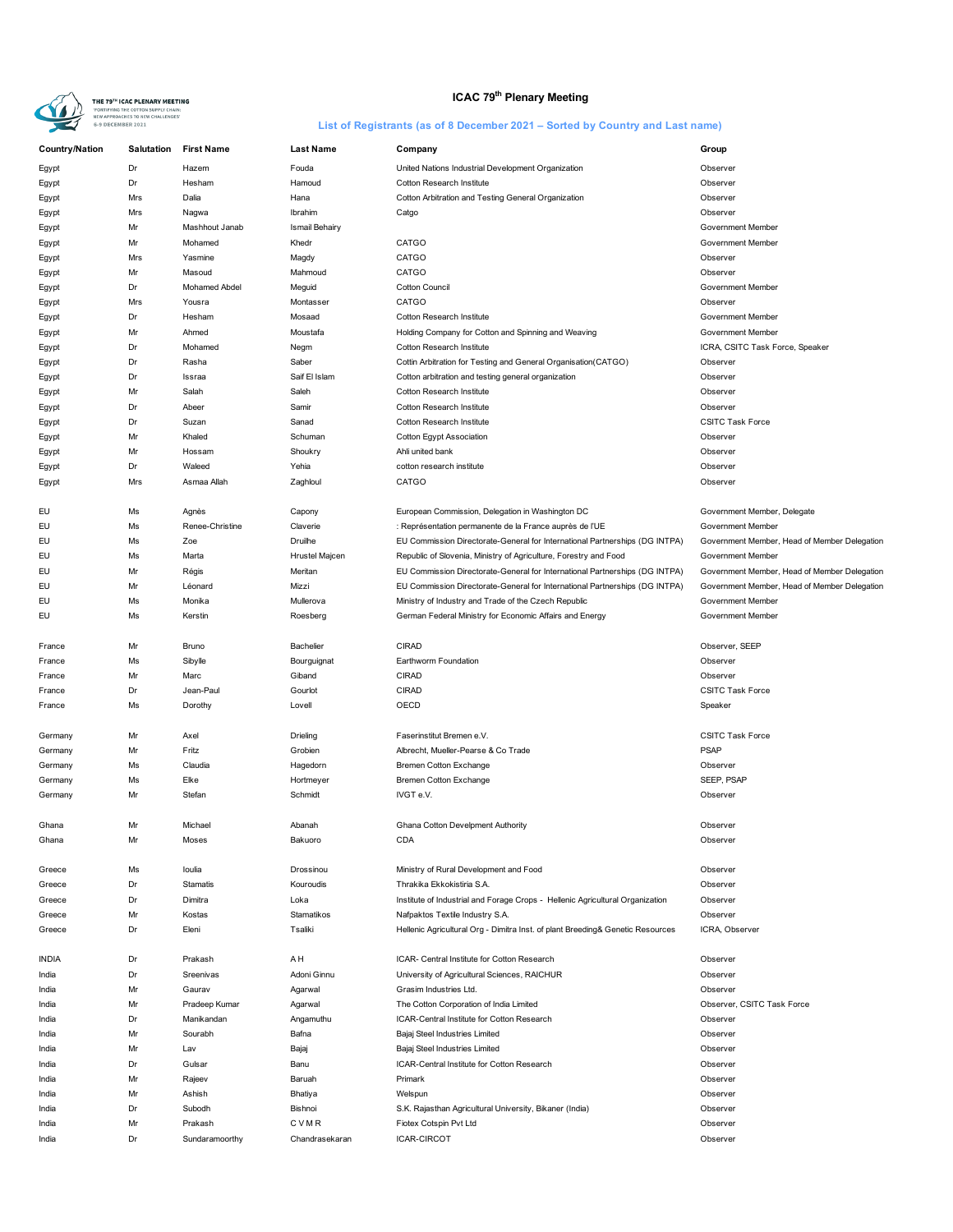

# **ICAC 79<sup>th</sup> Plenary Meeting**

| <b>Country/Nation</b> | Salutation | <b>First Name</b>         | <b>Last Name</b> | Company                                                                        | Group                                |
|-----------------------|------------|---------------------------|------------------|--------------------------------------------------------------------------------|--------------------------------------|
| India                 | Dr         | Chetan                    | Chawda           | Mahyco Pvt. Ltd.                                                               | Observer                             |
| India                 | Mr         | Manish                    | Daga             | Cottonguru                                                                     | Observer                             |
| India                 | Mr         | Pavan                     | Edke             | Mahyco Private Limited                                                         | Observer                             |
| India                 | Mr         | Subir                     | Ghosh            | Fashion Research Centre                                                        | Observer                             |
| India                 | Mr         | Pradeep                   | Gujarathi        | Vitthaldas Govardhandas Ginners Pvt Ltd                                        | Observer                             |
| India                 | Mr         | Rushi                     | Gujarathi        | Vitthaldas Govardhandas Ginners Pvt Ltd                                        | Observer                             |
| India                 | Dr         | Ramesh kumar              | Gumber           | Retired from PAU Ludhiana India                                                | Observer                             |
| India                 | Mr         | Anupam                    | Gupta            | Olam International Ltd.                                                        | Speaker, PSAP                        |
| India                 | Dr         | Shivanand                 | Hanchinal        | <b>UAS Raichur</b>                                                             | Observer                             |
| India                 | Dr         | Santosh                   | HB               | <b>ICAR-CICR</b>                                                               | Observer                             |
| India                 | Dr         | Annie Sheeba              | J                | ICAR- Central Institute for Cotton Research, Regional Station, Coimbatore      | Observer                             |
| India                 | Dr         | КC                        | Jain             | Retired from ICAR New Delhi, India                                             | Observer                             |
| India                 | Dr         | Usha Rani                 | Joshua           | <b>CICR ICAR</b>                                                               | Observer                             |
| India                 | Mr         | Shubham                   | Kabra            | Vspp                                                                           | Observer                             |
| India                 | Dr         | Rathinavel                | Kailasam         | ICAR-Central Institute for Cotton Research                                     | Observer                             |
| India                 | Dr         | Sankaranarayanan          | Kaliyakonar      | <b>ICAR</b>                                                                    | Observer                             |
| India                 | Dr         | Ishwarappa                | Katageri         | U A S Dharwad                                                                  | Observer                             |
| India                 | Mr         | Basavaraj                 | Khadi            | <b>ISARD Dharwad</b>                                                           | Observer                             |
| India                 | Mr         | Aniruddhabhai             | Khuman           | Gautam Buddha University Greater Noida India                                   | Observer                             |
| India                 | Dr         | Mohan                     | Komarlingam      | Independent Biotech Consultant                                                 | Observer                             |
| India                 | Dr         | Velmourougane             | Kulandaivelu     | ICAR-Central Institute for Cotton Research, Nagpur, India                      | Observer                             |
| India                 | Dr         | P J                       | Kulkarni         | SeedWorks International Pvt Ltd                                                | Observer                             |
| India                 | Dr         | Rishi                     | Kumar            | ICAR-Central Institute for Cotton Research, Regional Station, Sirsa ( Haryana) | Observer                             |
| India                 | Dr         | Vijay                     | Kumar            | Materra Ltd                                                                    | Observer                             |
| India                 | Mr         | Umesh                     | Kumar            | Krishi Vigayan Kendera, Sangaria                                               | Observer                             |
| India                 | Dr         | Surender                  | Kumar            | <b>ICAR-CICR</b>                                                               | Observer                             |
| India                 | Dr         | Nimesh                    | Lad              | Mahyco Pvt. Ltd.                                                               | Observer                             |
| India                 | Dr         | Upender                   | Mahesh           | P J Telangana state Agricultural University                                    | Observer                             |
| India                 | Dr         | Sadasivam                 | Manickam         | Indian Council of Agricultural Research                                        | Observer                             |
| India                 | Mr         | Pankaj                    | Mepani           | Shree Corporation                                                              | Observer                             |
| India                 | Dr         | Sabesh                    | Muniaswami       | ICAR-CICR, India                                                               | Observer                             |
| India                 | Dr<br>Dr   | Ramasami<br>Venkatachalam | Muthugounder     | Rasi Seeds Pvt Ltd<br>Rasi Seeds Pvt Ltd                                       | Speaker<br>Observer                  |
| India<br>India        | Dr         | Vigneshwaran              | Muthusamy<br>N   | <b>ICAR-CIRCOT</b>                                                             | Observer                             |
|                       | Dr         | Kannan                    | N                | Rasi Seeds Pvt Ltd                                                             | Observer                             |
| India<br>India        | Dr         | Vishwambhar               | Narladkar        | Bayer BioScience Pvt. Ltd                                                      | Observer                             |
| India                 | Mr         | Karthik                   | P                | Rasi seeds (P) Ltd                                                             | Observer                             |
| India                 | Mr         | Arvind                    | Pandagale        | VNMKV, Parbhani                                                                | Observer                             |
| India                 | Dr         | Valarmathi                | Pandian          | ICAR-Central Institute for Cotton Research (CICR)                              | Observer                             |
| India                 | Mr         | Santosh                   | Pandit           | Symbiosis University                                                           | Observer                             |
| India                 | Dr         | Dharminder                | Pathak           | Punjab Agricultural University, Ludhiana, India                                | Observer                             |
| India                 | Mr         | Shivam                    | Patil            | MAHAVIR FIBER INDUSTRUES                                                       | Observer                             |
| India                 | Dr         | Dilip                     | Patil            | ICAR- Central Institute for Cotton Research                                    | Observer                             |
| India                 | Dr         | Basavaraj                 | Patil            | University of Agricultural Sciences, Raichur, Karnataka, INDIA                 | Observer                             |
| India                 | Dr         | Rajesh                    | Patil            | University of Agricultural Sciences Dharwad                                    | Observer                             |
| India                 | Dr         | Dilipkumar                | Patil            | ICAR - Central Institute for Cotton Research                                   | Observer                             |
| India                 | Dr         | YG                        | Prasad           | ICAR- Central Institute for Cotton Research, Nagpur                            | Observer                             |
| India                 | Dr         | GMV                       | Prasada Rao      | Angrau                                                                         | Observer                             |
| India                 | Dr         | ΑR                        | Reddy            | ICAR- Central Institute for Cotton Research                                    | Observer                             |
| India                 | Dr         | Satish Kumar              | Sain             | ICAR-Central Institute for Cotton Research                                     | Observer                             |
| India                 | Mrs        | Ashwini                   | Samak            | <b>IAHS</b>                                                                    | Observer                             |
| India                 | Dr         | Sujata                    | Saxena           | <b>ICAR- CIRCOT</b>                                                            | Observer                             |
| India                 | Mr         | Anshul                    | Sharma           | Indian Embassy                                                                 | Government Member, Delegate, Speaker |
| India                 | Dr         | Mahendra Kumar            | Sharma           | Bajaj Steel Industries Limited                                                 | Observer                             |
| India                 | Mr         | Arun Kumar                | Shukla           | Baltic Testing India Pvt Ltd                                                   | Observer                             |
| India                 | Dr         | Amarpreet                 | Singh            | ICAR-CICR                                                                      | Observer                             |
| India                 | Dr         | Surender                  | Siwach           | Graphic Era Hill University, Dehradun                                          | Observer                             |
| India                 | Mr         | Rohit                     | Soni             | Prasad Cotton Industries Private Limited                                       | Observer                             |
| India                 | Mr         | Dhruv                     | Sood             | United States Department of Agriculture                                        | Observer                             |
| India                 | Mr         | Gangadhara                | Sriramappa       | Louis Dreyfus Company                                                          | Observer                             |
| India                 | Mr         | Amarnath                  | т                | Rasi seeds                                                                     | Observer                             |
| India                 | Mr         | Kunal                     | Thakkar          | U.B.Cotton Pvt.Ltd                                                             | Observer                             |
| India                 | Dr         | Om                        | Tuteja           | ICAR- CICR, Regional station Sirsa                                             | Observer                             |
| India                 | Dr         | MV                        | Venugopalan      | ICAR-Central Institute for Cotton Research, Nagpur, India                      | Observer                             |
| India                 | Ms         | Sunil                     | Yadav            | Association of synthetic Industry                                              | Observer                             |
| India                 | Dr         | Satish                    | Yadlapall        | ANGRAU                                                                         | Observer                             |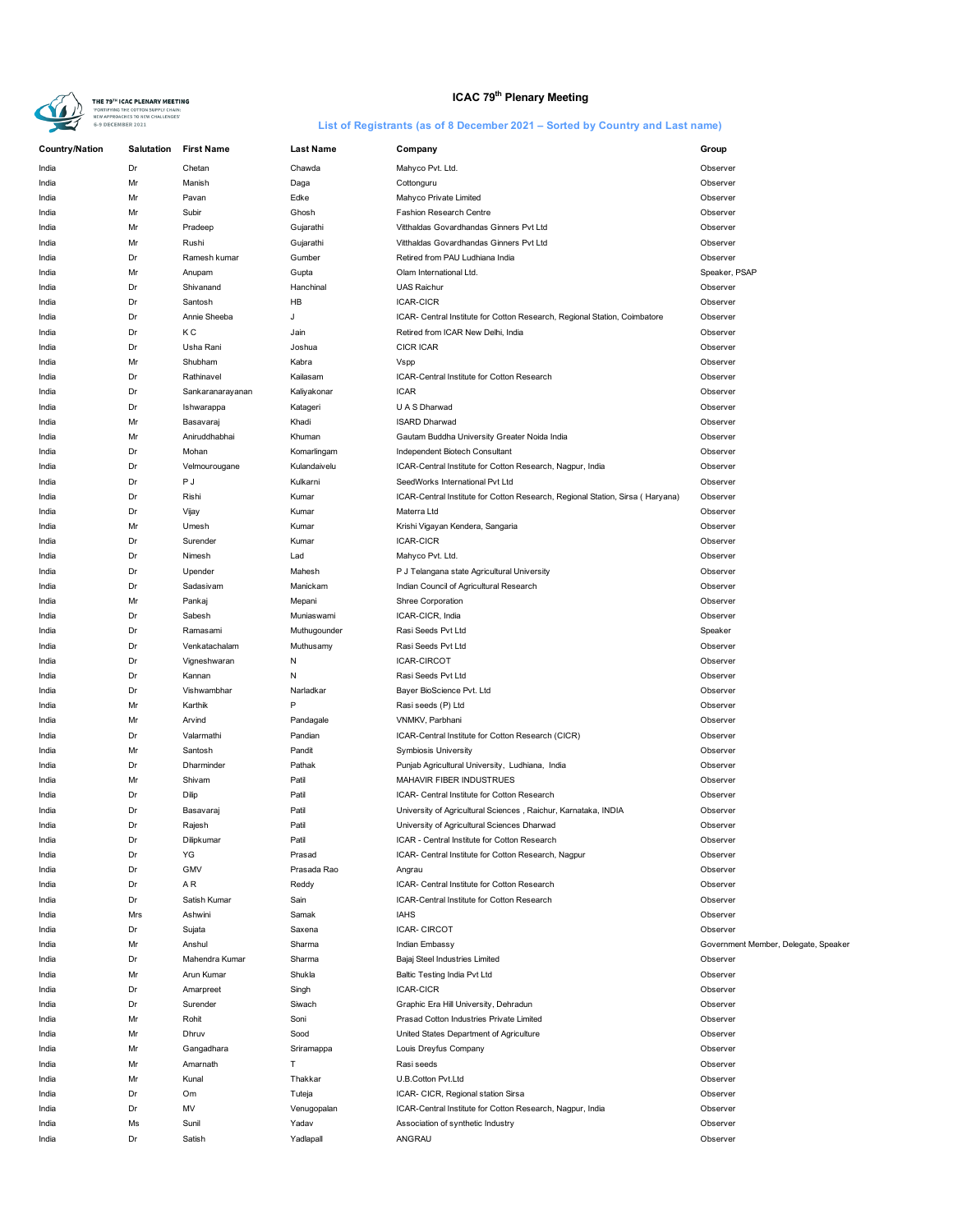

# **ICAC 79<sup>th</sup> Plenary Meeting**

| <b>Country/Nation</b> | Salutation | <b>First Name</b>    | <b>Last Name</b> | Company                                                        | Group                                              |
|-----------------------|------------|----------------------|------------------|----------------------------------------------------------------|----------------------------------------------------|
| India                 | Dr         | Prashanth            | Yelimineti       | Professor Jayashankar Telangana State Agricultural University  | Observer                                           |
| Indonesia             | Mr         | Dedi                 | Probudi          | Alto Cotton                                                    | Observer                                           |
| Iran                  | Dr         | Mohsen               | Fathi Sadabadi   | Cotton Research Of Iran (CRII)                                 | Observer                                           |
| Iran                  | Dr         | Shahram              | Nowrouzieh       | Cotton research institut                                       | Observer                                           |
| Iran                  | Dr         | Ghorban Ali          | Roshani          | Cotton Research Institute of Iran                              | Observer                                           |
|                       |            |                      |                  |                                                                |                                                    |
| Ireland               | Mr         | Bernard              | Wright           | Fieldy                                                         | Observer                                           |
| Israel                | Mr         | Joseph               | Dloomy           | Green Space                                                    | Observer                                           |
| Italy                 | Mrs        | Piera                | Solinas          | Filmar                                                         | Observer                                           |
| Japan                 | Mr         | Shin                 | Hiromoto         | Kurabo Industries LTD.                                         | Observer                                           |
| Japan                 | Mr         | Takashi              | Izahara          | Japan Spinners' Association                                    | Observer                                           |
|                       |            |                      |                  |                                                                |                                                    |
| Kenya                 | Mr         | Rajeev               | Arora            | Medori Company Kenya Limited                                   | Observer                                           |
| Kenya                 | Mr         | Boaz                 | Bureti           | Kenya National Chamber of Commerce and Industry                | Observer                                           |
| Kenya                 | Ms         | Naomi N.             | Kamau            | Ministry of Agriculture Livestock Fisheries and Cooperatives   | Government Member                                  |
| Kenya                 | Mr         | Samuel               | Matonda          | Kenya National Chamber of Commerce and Industry                | Observer                                           |
| Kenya                 | Mr         | Alex                 | Mungai           | Agriculture and Food Authority (AFA) - Fibre Crops Directorate | Government Member                                  |
| Kenya                 | Mr         | Solomon <sub>O</sub> | Odera            | Agriculture and Food Authority (AFA) - Fibre Crops Directorate | Government Member, Head of Member Delegation       |
|                       |            |                      |                  |                                                                | Government Member                                  |
| Kenya                 | Dr         | Chrispine            | Omondi           | Kenya Agricultural and Livestock Research Organization - KALRO |                                                    |
| Kenya                 | Ms         | Anne                 | Wamae            | <b>MOITED</b>                                                  | Observer                                           |
| Malawi                | Mr         | Derrick              | Kapolo           | Farmers Union of Malawi                                        | Observer                                           |
| Malawi                | Mr         | Isaac                | Tembo            | African Institute of Corporate Citizenship                     | Observer                                           |
| Mali                  | Mr         | Youssouf Djimé       | Sidibe           | African Cotton Producers Association (AProCA)                  | Observer                                           |
| Mozambique            | Mrs        | Ancha                | Ainadine         | Mozambique Institute for Cotton and Oilseeds                   | Government Member                                  |
| Mozambique            | Mr         | Edson                | Almeida          | Mozambique Institute for Cotton and Oilseeds                   | Government Member                                  |
| Mozambique            | Mr         | Armando              | Cardoso          | Mozambique Institute for Cotton and Oilseeds                   | Government Member                                  |
| Mozambique            | Mrs        | Victória             | Chaquisse        | Mozambique Institute for Cotton and Oilseeds                   | Government Member                                  |
| Mozambique            | Mrs        | Yolanda              | Gonçalves        | Mozambique Institute for Cotton and Oilseeds                   | Government Member                                  |
| Mozambique            | Mrs        | Dércia               | Guedes           | Mozambique Institute for Cotton and Oilseeds                   | Government Member                                  |
| Mozambique            | Mr         | Manuel               | Sahale           | Mozambique Institute for Cotton and Oilseeds                   | Government Member                                  |
| Mozambique            | Mr         | Francisco            | Santos           | Mozambique Cotton Association                                  | Government Member                                  |
| Mozambique            | Mr         | Frei                 | Sualehe          | Mozambique Institute for Cotton and Oilseeds                   | Government Member                                  |
|                       |            | Edson                |                  |                                                                |                                                    |
| Mozambique            | Mr         |                      | Tanga            | Mozambique Institute for Cotton and Oilseeds                   | Government Member                                  |
| Namibia               | Mr         | Wolfgang             | Bertenbreiter    | GIZ                                                            | Observer                                           |
| Norway                | Dr         | Ingun                | Klepp            | Consumer research SIFO Oslo Metropolitan university            | Speaker                                            |
| Pakistan              | Dr         | Khalid               | Abdullah         | Ministry of National Food Security & Research                  | Government Member, Head of Member Delegation, ICRA |
| Pakistan              | Dr         | Muhammad Naveed      | Afzal            | Central Cotton Research Institute                              | Government Member                                  |
| Pakistan              | Dr         | Fiaz                 | Ahmad            | Central Cotton Research Institute                              | Government Member                                  |
| Pakistan              | Mr         | Bilal                | Ahmad            |                                                                | Observer                                           |
| Pakistan              | Mr         | Sohail               | Ahmad            | Al-Rehman cotton ginning pressing & oil mills bahawalnagar     | Observer                                           |
| Pakistan              | Mr         | Choudhary Bilal      | Ahmad            | Thakar Agro Chemicals and Seeds Corporation                    | Observer                                           |
| Pakistan              | Mr         | Adeel                | Ahmad            | Central Cotton Rrsearch Institute, Multan                      | Observer                                           |
| Pakistan              | Mr         | Adeel                | Ahmad            | Central Cotton Research Institute Multan                       | Observer                                           |
|                       |            |                      |                  |                                                                |                                                    |
| Pakistan              | Dr         | Muhammad             | Akbar            | Central Cotton Research Institute Multan                       | Observer                                           |
| Pakistan              | Mr         | Zeeshan              | Ali              | Engro Fertilizers Itd                                          | Observer                                           |
| Pakistan              | Mr         | Muhammad             | Amin             | Agriculture Policy Institute                                   | Observer                                           |
| Pakistan              | Dr         | Rehana               | Anjum            | Central Cotton Research Institute                              | Government Member                                  |
| Pakistan              | Mr         | Hafiz                | Anwar            | Mustafa Cotton Ginners                                         | Observer                                           |
| Pakistan              | Mrs        | Farzana              | Ashraf           | Central Cotton Research Institute                              | Government Member                                  |
| Pakistan              | Mr         | Muhammad             | Asif             | Cotton Research Station, Faisalabad Punjab Pakistan            | Observer                                           |
| Pakistan              | Mr         | Muhammad Rizwan      | Aslam            | <b>CCRI</b>                                                    | Observer                                           |
| Pakistan              | Mrs        | Zunaira              | Atta             | student                                                        | Observer                                           |
| Pakistan              | Ms         | Maria                | Ayoub            | Cotton Research Institute                                      | Observer                                           |
| Pakistan              | Dr         | Muhammad Tehseen     | Azhar            | Bahauddin Zakariya University, Multan                          | Observer                                           |
|                       |            |                      |                  | Central Cotton Research Institute                              |                                                    |
| Pakistan              | Ms         | Saira Bano           | Babar            |                                                                | Government Member                                  |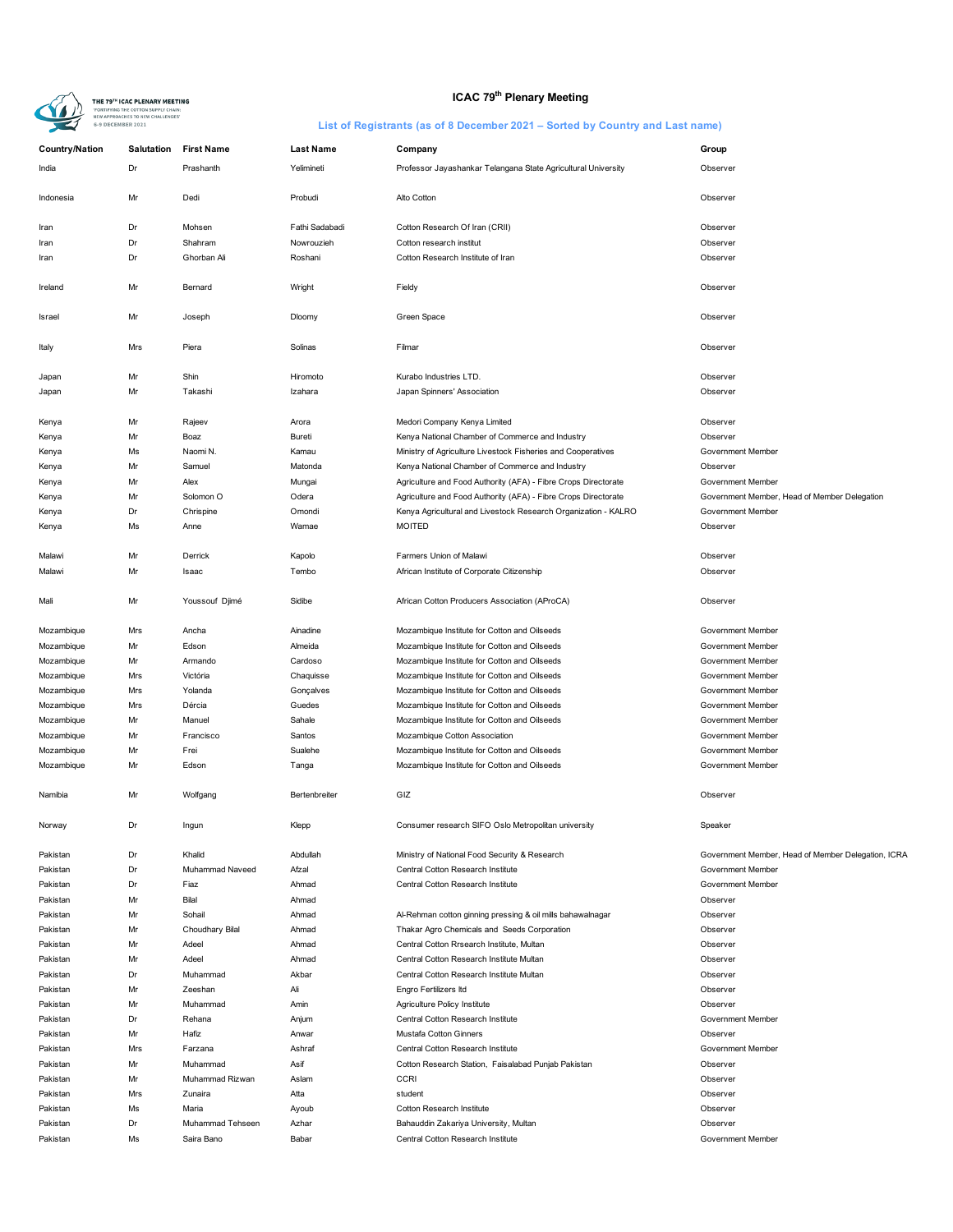

# **ICAC 79<sup>th</sup> Plenary Meeting**

| <b>Country/Nation</b> | <b>Salutation</b> | <b>First Name</b>  | <b>Last Name</b> | Company                                                                     | Group                                        |
|-----------------------|-------------------|--------------------|------------------|-----------------------------------------------------------------------------|----------------------------------------------|
| Pakistan              | Mr                | Lall Khan          | Babar            | HIMA^Verte                                                                  | Observer                                     |
| Pakistan              | Dr                | Allah              | Bakhsh           | Centre of Excellence in Molecular Biology, University of the Punjab         | Observer                                     |
| Pakistan              | Ms                | Samia              | Basharat         | University of Agriculture                                                   | Observer                                     |
| Pakistan              | Dr                | Khezir             | Bhatti           | Pakistan Central Cotton Committee/Central Cotton Research Institute, Multan | Observer                                     |
| Pakistan              | Mr                | Abdul Razzaque     | Channa           | Pakistan Central Cotton Committee                                           | Observer                                     |
| Pakistan              | Mr                | Muhammad Atif      | Dada             | Karachi Cotton Association- Dada Sons (pvt) Ltd                             | Government Member, PSAP                      |
| Pakistan              | Dr                | Muhammad Awais     | Farooq           | National Institute of Biotechnology and Genetic Engineering                 | Observer                                     |
| Pakistan              | Dr                | Jehanzeb           | Farooq           | Cotton Research Station, Faisalabad                                         | Observer                                     |
| Pakistan              | Ms                | Sadia              | Fatima           | N/A                                                                         | Observer                                     |
| Pakistan              | Mr                | Mubashir           | Gill             | Pakistan Central Cotton Committee                                           | Observer                                     |
| Pakistan              | Mr                | Muhammad           | Hamza            | University of Agriculture Faisalabad Pakistan                               | Observer                                     |
| Pakistan              | Mr                | Gul                | Hassan           | Pakistan Central Cotton Committee                                           | Government Member                            |
| Pakistan              | Mr                | Zubair             | Hassan           | University of Agriculture, Faisalabad                                       | Observer                                     |
| Pakistan              | Mrs               | Sabahat            | Hussain          | Central Cotton Research Institute                                           | Government Member                            |
| Pakistan              | Dr                | Manzoor            | Hussain          | <b>NIAB</b>                                                                 | Government Member                            |
| Pakistan              | Dr                | Tassawar           | Hussain          | Pakistan Central Cotton Committee                                           | Observer                                     |
| Pakistan              | Dr                | Khadim             | Hussain          | Central Cotton Research Institute Multan                                    | Observer                                     |
| Pakistan              | Mr                | Melad              | Hussain          | WWF-Pakistan                                                                | Observer                                     |
| Pakistan              | Dr                | Khadim             | Hussain          | Central Cotton Research Institute Multan                                    | Observer                                     |
| Pakistan              | Mr                | Hafiz              | Imran            | Pakistan central cotton commettii                                           | Observer                                     |
| Pakistan              | Dr                | Muhammad Shahid    | Iqbal            | Cotton Research Institute, AARI, Multan                                     | Observer                                     |
| Pakistan              | Mr                | Danish             | Iqbal            | Pakistan Central Cotton Committee                                           | Observer                                     |
| Pakistan              | Mr                | Muhammad           | Ismail           | <b>BZU</b>                                                                  | Observer                                     |
| Pakistan              | Dr                | Wajid Ali          | Jatoi            | Sindh Agriculture University,                                               | Observer                                     |
| Pakistan              | Mr                | Abdullah           | Keerio           | Pakistan Central Cotton Committee                                           | Government Member                            |
| Pakistan              | Dr                | Khunsa             | Khakwani         | Ayub Agriculture Research Institute, Faisalabad, Pakistan                   | Observer                                     |
| Pakistan              | Dr                | Muhammad Idrees    | Khan             | Central Cotton Research Institute                                           | Government Member                            |
| Pakistan              | Dr                | Shah Nawaz         | Khuhro           | Sindh Agriculture University Tandojam                                       | Observer                                     |
| Pakistan              | Mr                | Tahir              | Khurshid         | Ministry of National Food Security & Research                               | Government Member, Head of Member Delegation |
| Pakistan              | Mr                | Mahesh             | Kumar            | S.S.D Cotton Ginners & Oil Mills                                            | Observer                                     |
| Pakistan              | Dr                | Zahid              | Mahmood          | Central Cotton Research Institute                                           | Government Member                            |
| Pakistan              | Mr                | Sajid              | Mahmood          | Central Cotton Research Institute                                           | Government Member                            |
| Pakistan              | Mr                | Sohail             | Mahmood          | Awami Cotton Industries                                                     | Observer                                     |
| Pakistan              | Mr                | Sajid              | Mahmood          | ICI Pakistan Limited                                                        | Observer                                     |
| Pakistan              | Mr                | Jassu              | Mal              | Sindh Agro Industries                                                       | Government Member                            |
| Pakistan              | Mrs               | lqra               | Malik            | Student                                                                     | Observer                                     |
| Pakistan              | Dr                | Tassawar           | Malik            | Pakistan Central Cotton Committee                                           | Observer                                     |
| Pakistan              | Mr                | Hafiz Sabah-ud-din | Mazhar           | Punjab University, Lahore                                                   | Observer                                     |
| Pakistan              | Dr                | Noor               | Muhammad         | Pakistan central Cotton committee                                           | Observer                                     |
| Pakistan              | Mr                | Hafiz              | Muhammad Bakhsh  | WWF-Pakistan                                                                | Observer                                     |
| Pakistan              | $\mathsf{Dr}$     | Wajad              | Nazeer           | Ghazi University, Dera Ghazi Khan, Punjab, Pakistan                         | Observer                                     |
| Pakistan              | Ms                | Zahida             | Noreen           | Central Cotton Research Institute Multan                                    | Observer                                     |
| Pakistan              | Mr                | Faiz Hussain       | Panhwar          | Pakistan Central Cotton Committee.                                          | Observer                                     |
| Pakistan              |                   | Raza               | Qaisar           | Al haq ginning and oil industries pvt LTD                                   | Observer                                     |
| Pakistan              | Mrs               | Rabia              | Qazi             | Pakistan Central Cotton Committee                                           | Observer                                     |
| Pakistan              |                   | Hamza Ahmad        | Qureshi          | MNS University of Agriculture                                               | Observer                                     |
| Pakistan              | Dr                | Mehboob-ur-        | Rahman           | National Institute for Biotechnology & Genetic Engineering (NIBGE)          | Observer                                     |
| Pakistan              | Mr                | Hamza              | Ramzan           | University of Agriculture, Faisalabad.                                      | Observer                                     |
| Pakistan              | Mr                | Abdul              | Razak            | <b>Usman Cotton</b>                                                         | Observer                                     |
| Pakistan              | Dr                | Shoaib ur          | Rehman           | Institute of Plant Breeding and Biotechnology                               | Government Member                            |
| Pakistan              | Dr                | Rabia              | Saeed            | Central Cotton Research Institute                                           | Government Member                            |
| Pakistan              | Mr                | Muhammad Asim      | Saeed            | <b>Rasheed Enterprises</b>                                                  | Observer                                     |
| Pakistan              | Ms                | Aqsa               | Saeed            | Bahaudin Zakariya university multan                                         | Observer                                     |
| Pakistan              | Dr                | Shafqat            | Saeed            | MNS University of Agriculture                                               | Observer                                     |
| Pakistan              | Dr                | Muhammad           | Saeed            | Government College University Faisalabad                                    | Observer                                     |
| Pakistan              | Mr                | Muhammad           | Saffar           | Central Cotton Research Institute                                           | Government Member                            |
| Pakistan              | Mr                | Muhammad Ilyas     | Sarwar           | Central Cotton Research Institute                                           | Government Member                            |
| Pakistan              | Dr                | Ghulam             | Sarwar           | Cotton Research Station, Ayub Agri. Reseach Institute (AARI)                | Observer                                     |
| Pakistan              | Dr                | Muhammad           | Shaban           | Bahauddin Zakariya University, Multan, Pakistan                             | Observer                                     |
| Pakistan              | Ms                | Nargis             | Shah             | PCCC - Central Cotton Research Institute                                    | Government Member                            |
| Pakistan              | Dr                | Amir               | Shakeel          | University of Agriculture                                                   | Observer                                     |
| Pakistan              | Mr                | Rao Muhammad       | Shamraiz         | Government Agriculture Department Punjab                                    | Observer                                     |
| Pakistan              | Mrs               | Iram               | Sharif           | Ayub agricultural research institute                                        | Observer                                     |
| Pakistan              | Mr                | Aamir              | Sheikh           | North Star Textiles Ltd                                                     | Observer                                     |
| Pakistan              | Mr                | Abdul Wahab        | Soomro           | Pakistan Central Cotton Committee                                           | Observer                                     |
| Pakistan              | Mr                | Muhammad Imran     | Tahir            | Central Cotton Research Institute, Multan                                   | Observer                                     |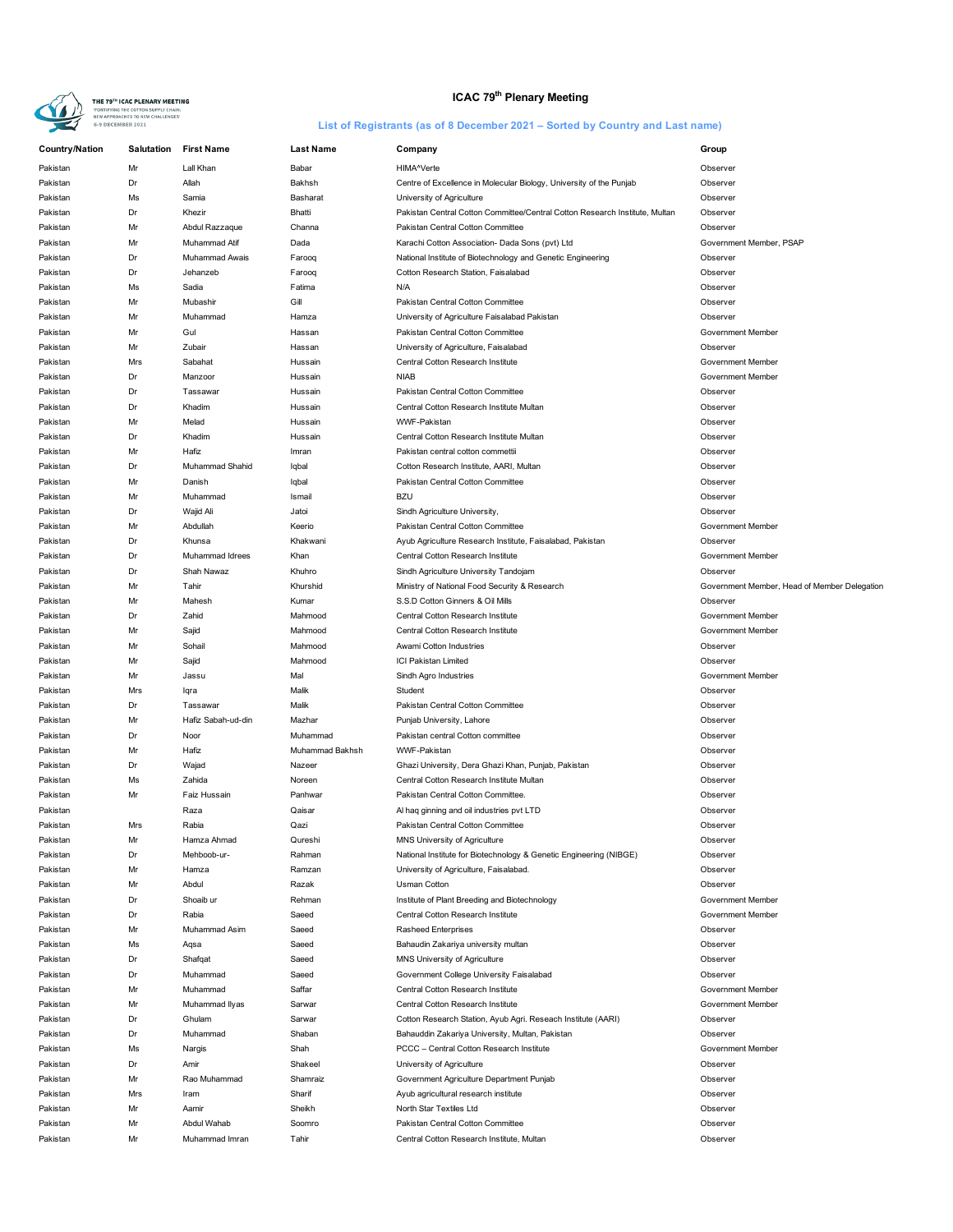

# **ICAC 79<sup>th</sup> Plenary Meeting**

| Country/Nation | <b>Salutation</b> | <b>First Name</b>        | <b>Last Name</b> | Company                                                                                                                       | Group                                        |
|----------------|-------------------|--------------------------|------------------|-------------------------------------------------------------------------------------------------------------------------------|----------------------------------------------|
| Pakistan       | Dr                | Muhammad Ali             | Talpur           | Pakistan Central Cotton Committee                                                                                             | Government Member, Head of Member Delegation |
| Pakistan       | Dr                | Muhammad                 | Tariq            | Central Cotton Research Institute, Multan                                                                                     | Observer                                     |
| Pakistan       | Mr                | Muhammad Bilal           | Tufail           | Chinese Academy of Agricultural Sciences                                                                                      | Observer                                     |
| Pakistan       | Mr                | Muhammad                 | Usmaan           | Central Cotton Research Institute Multan                                                                                      | Observer                                     |
| Pakistan       | Dr                | Ahmad                    | Waqas            | Pakistan Central Cotton Committee, Ministry of National Food Security and                                                     | Observer                                     |
|                |                   |                          |                  | Research.                                                                                                                     |                                              |
| Pakistan       | Dr                | Yusuf                    | Zafar            | Board of Pakistan Mercantile Exchange (PMEX)                                                                                  | Speaker                                      |
| Pakistan       | Dr                | Zia Ullah                | Zia              | Cotton Research Institute Multan                                                                                              | Observer                                     |
| Peru           | Dr                | Juan                     | Lazo             | Instituto Peruano del Algodon                                                                                                 | Observer                                     |
| Poland         | Ms                | <b>DOROTA</b>            | <b>FIEDLER</b>   | Gdynia Cotton Association                                                                                                     | Observer                                     |
| Poland         | Dr                | Iwona                    | Frydrych         | Gdynia Cotton Association                                                                                                     | <b>CSITC Task Force</b>                      |
| Poland         | Mrs               | Katarzyna                | Grabowska        | Technical University of Lodz                                                                                                  | Observer                                     |
| Poland         | Dr                | Ignacy                   | Jozkowicz        | Gdynia Cotton Association                                                                                                     | Observer                                     |
| Poland         | Mr                | Jerzy                    | Kotwas           | Gdynia Cotton Association                                                                                                     | <b>PSAP</b>                                  |
| Poland         | Ms                | Patrycja                 | Pikuc            | komex                                                                                                                         | Observer                                     |
| Poland         | Mrs               | Katarzyna                | Swiecicka        | Gdynia Cotton Association                                                                                                     | Observer                                     |
| Poland         | Ms                | Natalia                  | Wawrzyniak       | <b>LPP SA</b>                                                                                                                 | Observer                                     |
| Poland         | Dr                | Ignacy                   | Józkowicz        | Izba Bawełny w Gdyni                                                                                                          | Observer                                     |
|                |                   |                          |                  |                                                                                                                               |                                              |
| Russia         | Mrs               | Ksenia                   | Bobyleva         | <b>HSE University</b>                                                                                                         | Observer                                     |
| Russia         | Ms                | Anna                     | Bogadelina       | Shuyskie Sitsy                                                                                                                | Observer                                     |
| Russia         | Mrs               | Lyudmila                 | Dmitrieva        | Government of the Ivanovo region                                                                                              | Observer                                     |
| Russia         | Mr                | Arkadiy                  | Ivanov           | Melado (Garment Factory "Pike")                                                                                               | Observer                                     |
| Russia         | Ms                | Anastasiia               | Kalenova         | Ministry of Economic Development                                                                                              | Government Member                            |
| Russia         | Ms                | Victoria                 | Kardash          | Mission of Russian Federation to United Nations                                                                               | Government Member                            |
| Russia         | Mr                | Gorynin                  | Mikhail          | Mirtex                                                                                                                        | Observer                                     |
| Russia         | Mr                | Andrey                   | Razbrodin        | Russian Union of Entrepreneurs of Textile & Apparel Industry                                                                  | Observer                                     |
| Russia         | Mr                | Anton                    | Tsvetov          | Ministry of Economic Development                                                                                              | Government Member                            |
| Senegal        | Dr                | Djibril                  | Badiane          | <b>ISRA</b>                                                                                                                   | Observer                                     |
| Sénégal        | Mr                | Amadou                   | Balde            | Sodefitex                                                                                                                     | Observer                                     |
|                |                   |                          |                  |                                                                                                                               |                                              |
| Singapore      | Mr                | Deepak                   | Agrawal          | Solagri PTE LTD                                                                                                               | Observer                                     |
| South Africa   | Dr                | Annette                  | Bennett          | Cotton SA                                                                                                                     | Observer                                     |
| South Africa   | Mr                | Hennie                   | Bruwer           | Cotton SA                                                                                                                     | Government Member                            |
| South Africa   | Mr                | Tinashe                  | Chavhunduka      | Southern African Confederation of Agricultural Unions (SACAU)                                                                 | Observer                                     |
| South Africa   | Mr                | Antoon                   | Cornelissen      | Retired from ARC-industrial crops research Institute                                                                          | Observer                                     |
| South Africa   | Mr                | Enrique                  | Crouse           | Prilla 2000 (Pty)Ltd                                                                                                          | Observer                                     |
| South Africa   | Ms                | Lindiwe P.               | Madonsela        | Uluma-SA                                                                                                                      | Observer                                     |
| South Africa   | Mr                | Lawrence                 | Malinga          | South African Sugarcane Research Institute                                                                                    | Observer                                     |
| South Africa   | Mrs               | Ntlotleng                | Manale           | <b>Black Empire Farms</b>                                                                                                     | Observer                                     |
|                |                   |                          |                  |                                                                                                                               |                                              |
| Spain          | Mrs               | Marzia                   | Lanfranchi       | <b>Cotton Diaries</b>                                                                                                         | Observer                                     |
| Spain          | Mr                | Felipe                   | Rey Montero      | Cotton Reseacher International Consulting                                                                                     | Observer                                     |
|                |                   |                          |                  |                                                                                                                               |                                              |
| Sudan          | Mr                | Abdullah Ibrahim Mohamed | AL-Nur           | The Sudan Cotton Company                                                                                                      | Government Member                            |
| Sudan          | Mr                | Mohamed                  | Ali              | Blue Nile Agri commodites                                                                                                     | Observer                                     |
| Sudan          | Dr                | Nageeb                   | Bakheit          | Sudan Ministry of Higher Education and Scientific Research                                                                    | Observer                                     |
| Sudan          | Dr                | Nageeb                   | Bakheit          | Alneelain University                                                                                                          | Observer                                     |
| Sudan          | Dr                | Osama                    | Elhassan         | Agricultural Research Corporation                                                                                             | Observer                                     |
| Sudan          | Dr                | Abdelbagi                | Ghanim           | Agricultural Research Corporation                                                                                             | Observer                                     |
|                |                   |                          |                  |                                                                                                                               |                                              |
| Switzerland    | Mr                | Pierre                   | Della Bianca     | Embassy of Switzerland in USA                                                                                                 | Delegate                                     |
| Switzerland    | Mr                | Daniel                   | Lauchenauer      | State Secretariat for Economic Affairs (SECO)                                                                                 | Government Member                            |
| Switzerland    | Dr                | Fabrizio                 | Meliadò          | <b>WTO</b>                                                                                                                    | Observer                                     |
| Switzerland    | Mr                | Gian                     | Nicolay          | FiBL                                                                                                                          | Observer                                     |
| Switzerland    | Mr                | Tansug                   | Ok               | <b>UNCTAD</b>                                                                                                                 | Observer                                     |
| Switzerland    | Mrs               | Sasakia                  | Wendland         | Weba, Elvy Waeving S.A.                                                                                                       | Observer                                     |
| Switzerland    | Mr                | Corin                    | Wood-Jones       | <b>Better Cotton Initiative</b>                                                                                               | Observer                                     |
|                |                   |                          |                  |                                                                                                                               |                                              |
| Taiwan         | Mr                | Steven Shiou-Chun        | Chen             | Tah Tong Textile Co., Ltd. (Taiwan Taiwan Spinner's Association (Tah Tong<br>Textile Co., Ltd- (Taiwan Spinner's Association) | Government Member                            |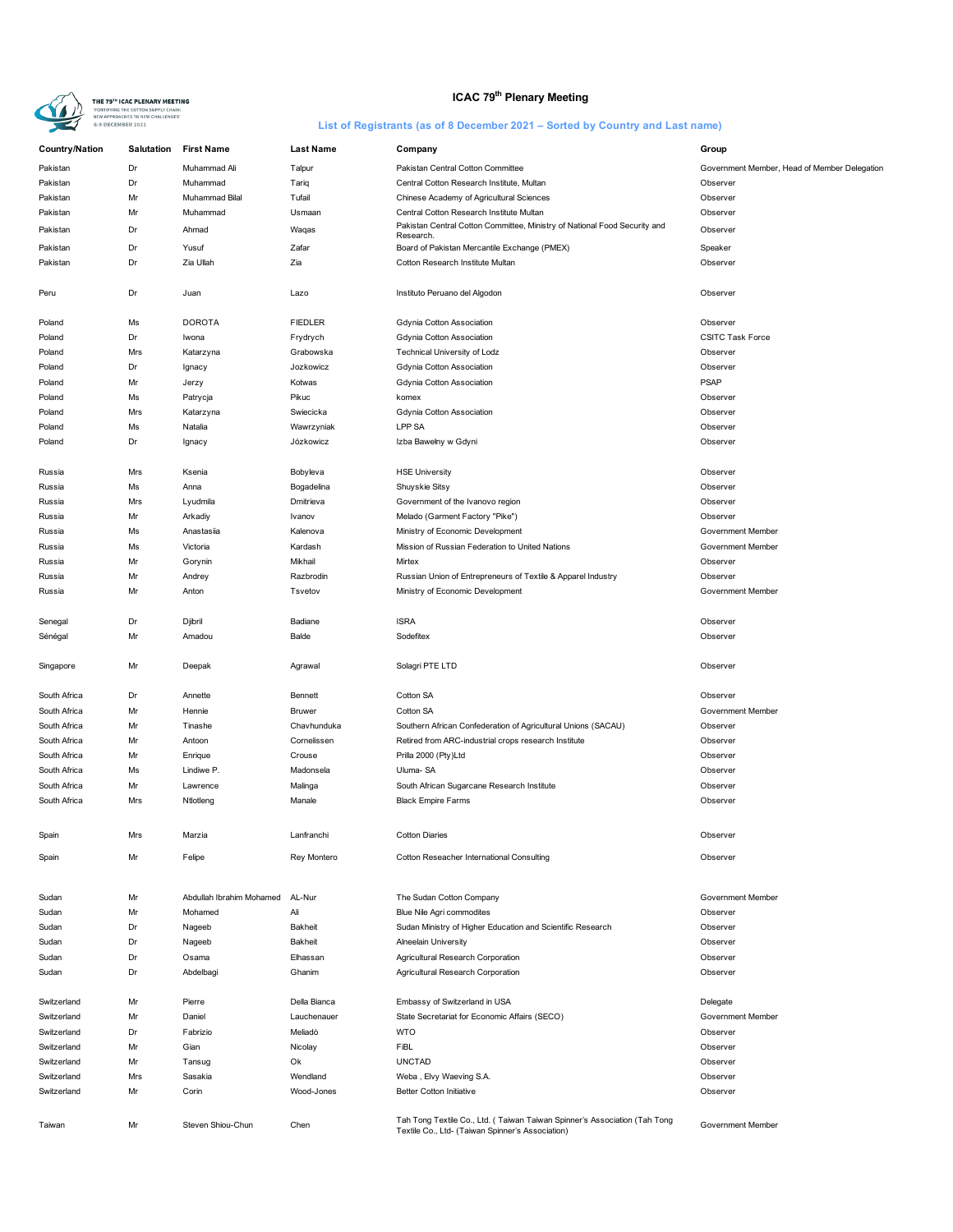

# **ICAC 79<sup>th</sup> Plenary Meeting**

| <b>Country/Nation</b> | <b>Salutation</b> | <b>First Name</b>  | <b>Last Name</b>      | Company                                                                                                                       | Group                           |
|-----------------------|-------------------|--------------------|-----------------------|-------------------------------------------------------------------------------------------------------------------------------|---------------------------------|
| Taiwan                | Mr                | Gary Chuan-Yuan    | Chen                  | Tah Tong Textile Co., Ltd. (Taiwan Taiwan Spinner's Association (Tah Tong<br>Textile Co., Ltd- (Taiwan Spinner's Association) | Government Member               |
| Taiwan                | Mr                | Hong-Yi            | Chen                  | Taiwan Spinner's Association                                                                                                  | Government Member               |
| Taiwan                | Mr                | Yen-Kai            | Chen                  | Dept of Intl Organizations - Ministry of Foreign Affairs (MOFA)                                                               | Government Member               |
| Taiwan                | Mr                | Chun-Yuan          | Chen                  | Tah Yao Textile Co., Ltd.                                                                                                     | Observer                        |
| Taiwan                | Mr                | Shiou Chung        | Chen                  | Tah Tong Textile                                                                                                              | <b>PSAP</b>                     |
| Taiwan                | Mrs               | Sunnie             | Chiou                 | Cotton Council International                                                                                                  | Observer                        |
| Taiwan                | Ms                | Li-Wei             | Chow                  | Dept of Intl Organizations - Ministry of Foreign Affairs (MOFA)                                                               | Government Member               |
| Taiwan                | Mr                | Wen-Lin            | Chu                   | Dept of Intl Cooperation - Ministry of Economic Affairs (MOEA)                                                                | Government Member               |
| Taiwan                | Ms                | Ruby               | Feng                  | Taiwan Textile Federation (TTF)                                                                                               | Government Member               |
| Taiwan                | Ms                | Wen-Ping           | Hou                   | Economic Division -TECRO                                                                                                      | Delegate                        |
| Taiwan                | Mr                | Ching-tang         | Huang                 | Textile Taiwan Research Institute                                                                                             | Government Member               |
| Taiwan                | Mr                | Robert             |                       | Textile Taiwan Research Institute                                                                                             | Government Member               |
|                       | Mr                |                    | Jou<br>Kuo            |                                                                                                                               | Government Member               |
| Taiwan                |                   | Chang-Chi          |                       | Dept of Intl Cooperation - Ministry of Economic Affairs (MOEA)                                                                |                                 |
| Taiwan                | Ms                | Jo-hwa             | Li                    | Textile Taiwan Research Institute                                                                                             | Government Member               |
| Taiwan                | Mr                | Alex Hao-Chih      | Liao                  | Dept of Intl Cooperation - Ministry of Economic Affairs (MOEA)                                                                | Government Member               |
| Taiwan                | Mr                | Wei-hsin           | Lin                   | Textile Taiwan Research Institute                                                                                             | Government Member               |
| Taiwan                | Mr                | Ching-hsiang       | Lu                    | Textile Taiwan Research Institute                                                                                             | Government Member               |
| Taiwan                | Mr                | Peter              | Wakefield             | Wakefield Inspection Services                                                                                                 | <b>PSAP</b>                     |
| Taiwan                | Ms                | Judy               | Yang                  | Taiwan Textile Federation (TTF)                                                                                               | Government Member               |
| Taiwan                | Ms                | Beatrice           | Yu                    | Taiwan Textile Federation (TTF)                                                                                               | Government Member               |
| Tanzania              | Mr                | Jones              | Bwahama               | Tanzania Cotton Board                                                                                                         | Government Member               |
| Tanzania              | Mr                | Prosper            | Kulaya                | Tanzania Cotton Board                                                                                                         | <b>Government Member</b>        |
| Tanzania              | Mr                | Renatus            | Luneja                | Tanzania Cotton Board                                                                                                         | Government Member               |
| Tanzania              | Mr                | Abdullah           | Mkiga                 | TARI - Ukiriguru                                                                                                              | Government Member               |
| Tanzania              | Mr                | Furaha             | Mrosso                | TARI - Ukiriguru                                                                                                              | Government Member               |
| Tanzania              | Mr                | Marco              | Mtunga                | Tanzania Cotton Board                                                                                                         | Head of Member Delegation, PSAP |
| Tanzania              | Mr                | Emmanuel           | Mwangulumba           | Tanzania Cotton Board                                                                                                         | Government Member               |
| Tanzania              | Mr                | Paul               | Saidia                | TARI - Ukiriguru                                                                                                              | Government Member               |
| The Netherlands       | Mrs               | Laure              | Briaut                | <b>PVH</b>                                                                                                                    | Observer                        |
| The Netherlands       | Ms                | Isabelle           | Roger                 | Solidaridad Network                                                                                                           | Observer                        |
| The Netherlands       | Mr                | Peter              | Ton                   | Ton Consultancy                                                                                                               | Observer                        |
|                       |                   |                    |                       |                                                                                                                               |                                 |
| Togo                  | Mr                | Ennardja           | Alassani              | Ministry of Agriculture, Livestock and Rural Development (MAEDR)                                                              | Government Member               |
| Togo                  | Mr                | Ayefouni           | Ayefouni Ale Gonh-Goh | Institute for Technical Advice and Support (ICAT)                                                                             | Government Member               |
| Togo                  | Mr                | Kpante             | Bouab                 | Ministry of Agriculture, Livestock and Rural Development (MAEDR)                                                              | Government Member               |
| Togo                  | Mr                | Martin             | Drevon                | New Cotton Company of Togo (NSCT)                                                                                             | Government Member               |
| Togo                  | Mr                | Komi               | Essiomle              | Agricultural Seeds and Plants (DSP) of MAEDR                                                                                  | Government Member               |
| Togo                  | Mr                | Dindiogue          | Konlani               | Ministry of Agriculture, Livestock and Rural Development (MAEDR)                                                              | Government Member               |
| Togo                  | Mr                | Anani Kodjogan     | Kpadenou              | Ministry of Agriculture, Livestock and Rural Development (MAEDR)                                                              | Government Member               |
| Togo                  | Mr                | Paka               | Lanwi                 | New Cotton Company of Togo (NSCT)                                                                                             | Government Member               |
| Togo                  | Mr                | Yao                | Lombo                 | Togolese Institute of Agricultural Research (ITRA)                                                                            | Government Member               |
| Togo                  | Mr                | Jacky              | Riviere               | New Cotton Company of Togo (NSCT)                                                                                             | Government Member               |
| Turkey                | Mrs               | Aybuke             | Atila                 | WWF Turkey-IPUD-Doktar agrisolutions.                                                                                         | Observer                        |
| Turkey                | Dr                | Serife             | Balci                 | Cotton Research Institute                                                                                                     | Observer                        |
| Turkey                | Ms                | Şükran             | Bayçura               | IPUD - Good Cotton Practices Association                                                                                      | Observer                        |
| Turkey                | Dr                | Cevher Ilhan       | Cevheri               | Harran university                                                                                                             | Observer                        |
| Turkey                | Mrs               | Rukiye             | Duru Tozoglu          | Ministry of Trade                                                                                                             | Government Member               |
| Turkey                | Dr                | Hakki Unal         | Evcim                 | National Cotton Council of Turkey                                                                                             | Observer                        |
| Turkey                | Mr                | Ali                | Gezer                 | Gezer Ciftliği                                                                                                                | Observer                        |
| Turkey                | Mr                | <b>Ahmet Bilge</b> | Goksan                | Menderes tekstil                                                                                                              | Observer                        |
| Turkey                | Mrs               | Özgül              | Görmüş                | Cukurova univercity                                                                                                           | Observer                        |
| Turkey                | Mr                | Selahattin         | Güneş                 | <b>Çukobirlik</b>                                                                                                             | Observer                        |
| Turkey                | Mr                | Umut               | Guz                   | Guzler Agriculture Products Company Limited                                                                                   | Observer                        |
| Turkey                | Mrs               | Sevin              | Istanbulluoglu        | Aegean Exporters' Association                                                                                                 | Observer                        |
|                       | Mr                | Erkan              |                       |                                                                                                                               | Observer                        |
| Turkey                |                   |                    | Kağba                 | Çukobirlik Dicle Koop.                                                                                                        |                                 |
| Turkey                | Mr                | Mustafa            | Koca                  | Embassy of Turkey                                                                                                             | Delegate                        |
| Turkey                | Mr                | Erbulent           | Kursun                | Ministry of Trade                                                                                                             | Head of Member Delegation       |
| Turkey                | Mr                | Korhan             | Özceylan              | <b>Cukurova University</b>                                                                                                    | Observer                        |
| Turkey                | Ms                | Hazal              | Özdemir               | <b>WWF</b>                                                                                                                    | Observer                        |
| Turkey                | Dr                | Nazife             | Özkan                 | Cotton research enstitute Nazilli aydın turkey                                                                                | Observer                        |
| Turkey                | Dr                | Nazife             | Özkan                 | Nazilli Cotton Research Institute TURKEY                                                                                      | Observer                        |
| Turkey                | Mr                | Ahmet Onur         | Ozturk                | Ministry of Trade                                                                                                             | Government Member               |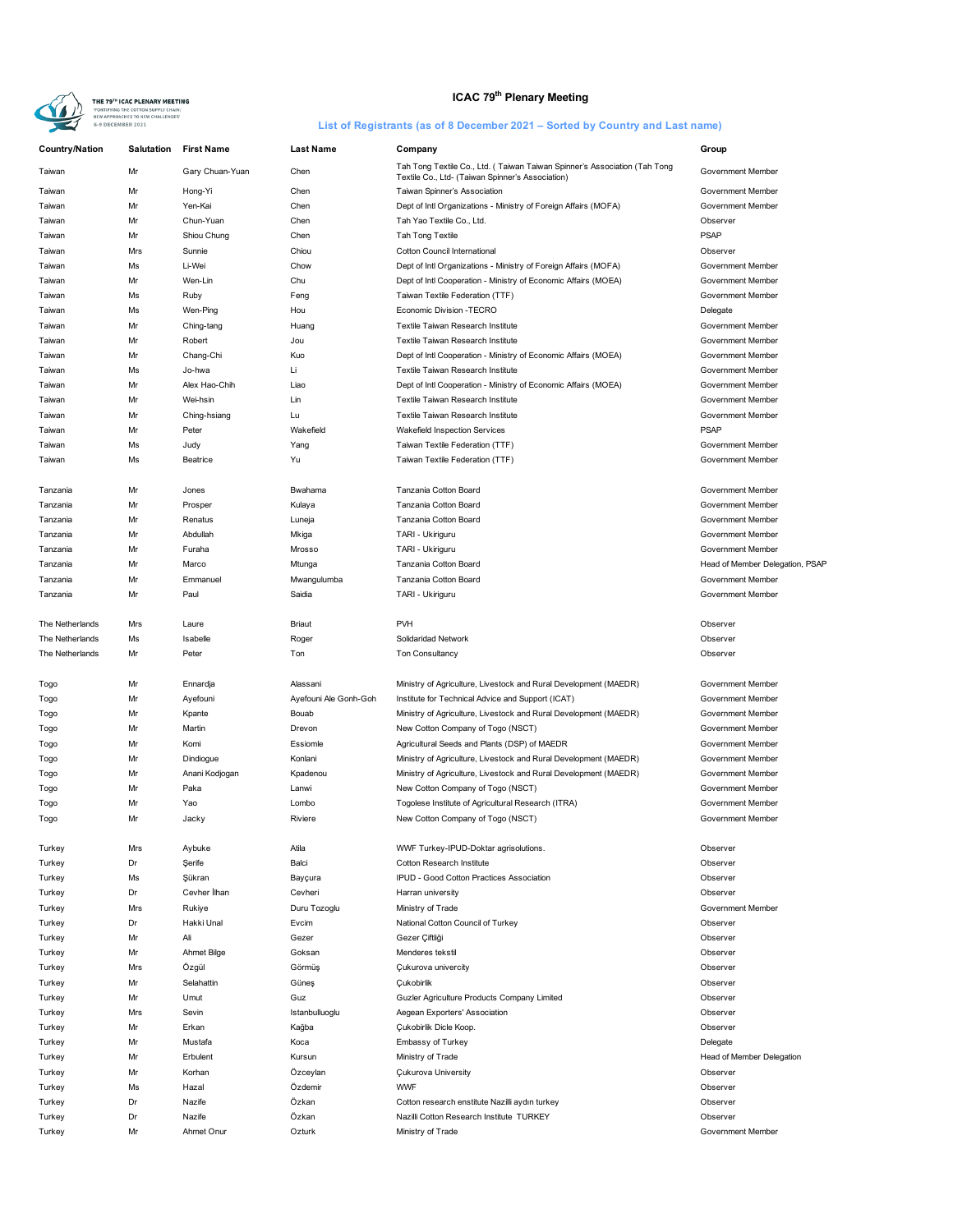

# **ICAC 79<sup>th</sup> Plenary Meeting**

| <b>Country/Nation</b> | <b>Salutation</b> | <b>First Name</b> | <b>Last Name</b>  | Company                                                                                   | Group                     |
|-----------------------|-------------------|-------------------|-------------------|-------------------------------------------------------------------------------------------|---------------------------|
| Turkey                | Mr                | Leon              | Picon             | Orta Anadolu T.A.S.                                                                       | PSAP, SEEP                |
| Turkey                | Ms                | <b>Dilek</b>      | Sari              | Ministry of Agriculture and Forestry                                                      | Observer                  |
| Turkey                | Dr                | Kamil Okyay       | Sindir            | Turkish Grand National Assembly                                                           | Observer                  |
| Turkey                | Dr                | Arif Behiç        | Tekin             | Ege University                                                                            | Observer                  |
| Turkey                | Mr                | Ergin             | Toprak            | Ministry of Agriculture and Forestry                                                      | Observer                  |
| Turkey                | Mr                | Vahdet            | Yalçınkaya        | Louis Dreyfus Commodities                                                                 | Observer                  |
| Turkey                | Mrs               | Özlem             | Yildirancan       | Cotton Research Institute                                                                 | Observer                  |
| Turkey                | Dr                | Arif Behiç        | Tekin             | Ege University                                                                            | Observer                  |
|                       |                   |                   |                   |                                                                                           |                           |
| Uganda                | Mr                | Ben               | Anyama            | Cotton Development Organisation                                                           | Government Member         |
| Uganda                | Mr                | Michael           | Bulwaka           | Embassy of Uganda                                                                         | Delegate                  |
| Uganda                | Dr                | Edwin             | Kamalha           | <b>Busitema University</b>                                                                | Observer                  |
| Uganda                | Mr                | Abdu              | Mugisha           | Ministry of Agriculture Animal Industry and Fisheries                                     | Observer                  |
| Uganda                | Dr                | Martin            | Orawu             | <b>NARO</b>                                                                               | Observer                  |
| Uganda                | Mrs               | Jolly             | Sabune            | Cotton Development Organisation                                                           | Head of Member Delegation |
| Uganda                | Dr                | Lastus            | Serunjogi Katende | Cotton Development Organisation                                                           | Government Member         |
| Uganda                | Dr                | Michael           | Ugen Adrogu       | National Agricultural Research Organisation (NARO)                                        | Government Member         |
|                       |                   |                   |                   |                                                                                           |                           |
| United Emirates Arab  | Mr                | Karan prem        | Lohana            | Jatlee commodities DMCC                                                                   | Observer                  |
| <b>United Kingdom</b> | Mr                | Simon             | Ferrigno          | Freelance                                                                                 | Observer                  |
| United Kingdom        | Ms                | Subindu           | Garkhel           | Fairtrade Foundation                                                                      | Observer                  |
| United Kingdom        | Dr                | Alvaro            | Moreira           | <b>Better Cotton</b>                                                                      | Observer                  |
| <b>United Kingdom</b> | Mr                | Daya Ram          | Singh             | BIDBI (Bag It Dont Bin It Ltd)                                                            | Observer                  |
|                       |                   |                   |                   |                                                                                           |                           |
| <b>USA</b>            | Dr                | Noureddine        | Abidi             | Fiber and Biopolymer Research Institute                                                   | Observer                  |
| <b>USA</b>            | Mr                | Dhruv             | Agarwal           | Kontoor Brands                                                                            | Observer                  |
| <b>USA</b>            | Dr                | Akhtar            | Ali               | The University of Tulsa                                                                   | Observer                  |
| <b>USA</b>            | Mr                | Ahmed             | Anter             | Egypt Embassy in Washington DC                                                            | Observer                  |
| <b>USA</b>            | Mr                | Will              | Bettendorf        | Cotton Council International                                                              | Observer                  |
| <b>USA</b>            | Mrs               | Rosalinda         | Cruz              | The Asor Collective                                                                       | Observer                  |
| <b>USA</b>            | Dr                | Jesse             | Daystar           | Cotton Incorporated                                                                       | Speaker                   |
| <b>USA</b>            | Ms                | Gretchen          | Deatherage        | USDA, AMS, Cotton & Tobacco Program                                                       | Observer                  |
| <b>USA</b>            | Dr                | Michael           | Deliberto         | <b>LSU AgCenter</b>                                                                       | Observer                  |
| <b>USA</b>            | Dr                | David             | Fang              | <b>USDA</b>                                                                               | Observer                  |
| <b>USA</b>            | Mr                | Neal              | Gillen            | Attorney                                                                                  | ICAC, PSAP                |
| <b>USA</b>            | Mr                | Andrew P.         | Gutierrez         | University of California - Center for the Analysis of Sustainable Agricultural<br>Systems | Speaker                   |
| <b>USA</b>            | Dr                | Kater             | Hake              | Cotton Incorporated                                                                       | Speaker, SEEP             |
| <b>USA</b>            | Ms                | Kim               | Hanna             | <b>TransGlobal Inspections</b>                                                            | Observer                  |
| <b>USA</b>            | Dr                | Eric              | Hequet            | <b>Texas Tech University</b>                                                              | <b>ICRA</b>               |
| <b>USA</b>            | Dr                | Lori              | Hinze             | U.S. Department of Agriculture                                                            | Observer                  |
| <b>USA</b>            | Dr                | Greg              | Holt              | USDA-ARS                                                                                  | Observer                  |
| <b>USA</b>            | Mr                | Kai               | Hughes            | <b>ICAC</b>                                                                               | ICAC, Speaker             |
| <b>USA</b>            | Mr                | James             | Johnson           | <b>USDA</b>                                                                               | Government Member         |
| <b>USA</b>            | Mrs               | Sandhya           | Kranthi           | <b>ICAC</b>                                                                               | <b>ICAC</b>               |
| <b>USA</b>            | Dr                | Keshav            | Kranthi           | <b>ICAC</b>                                                                               | ICAC, ICRA, Speaker       |
| <b>USA</b>            | Mr                | Marc              | Lewkowitz         | Supima                                                                                    | <b>PSAP</b>               |
| <b>USA</b>            | Mr                | Hongzhi           | Li                | Cotton Incorporated                                                                       | Observer                  |
| <b>USA</b>            | Mr                | Matthew           | Looney            | <b>ICAC</b>                                                                               | ICAC, Speaker             |
| <b>USA</b>            | Mr                | Mike              | McCue             | <b>ICAC</b>                                                                               | ICAC, Speaker             |
| <b>USA</b>            | Mrs               | Miriam            | Morales           | <b>ICAC</b>                                                                               | <b>ICAC</b>               |
| <b>USA</b>            | Mr                | Emmanuel          | Mukua             | <b>ICAC</b>                                                                               | <b>ICAC</b>               |
| <b>USA</b>            | Ms                | Regina            | Ozaeta            | UA BIO5 Institute                                                                         | Observer                  |
| <b>USA</b>            | Mr                | Patrick           | Packnett          | <b>USDA</b>                                                                               | Government Member         |
| <b>USA</b>            | Ms                | La Rhea           | Pepper            | <b>Textile Exchange</b>                                                                   | Speaker                   |
| <b>USA</b>            | Ms                |                   | Plato             | Plato Industries LTD                                                                      | Observer                  |
|                       |                   | Stacy             |                   |                                                                                           |                           |
| <b>USA</b>            | Mr                | James Scott       | Plato             | Plato Industries LTD                                                                      | Observer                  |
| <b>USA</b>            | Mrs               | Alex              | Preston           | <b>ICAC</b>                                                                               | <b>ICAC</b>               |
| <b>USA</b>            | Mrs               | Zheng             | Qian              | Tory Burch                                                                                | Observer                  |
| <b>USA</b>            | Dr                | Seshadri          | Ramkumar          | <b>Texas Tech University</b>                                                              | Observer                  |
| <b>USA</b>            | Dr                | K. Raja           | Reddy             | Mississippi State University                                                              | Speaker                   |
| <b>USA</b>            | Mrs               | Erika             | Ribeiro           | CBP                                                                                       | Observer                  |
| <b>USA</b>            | Ms                | Lorena            | Ruiz              | <b>ICAC</b>                                                                               | ICAC, Speaker, SEEP       |
| <b>USA</b>            | Dr                | Jodi              | Scheffler         | <b>USDA ARS</b>                                                                           | Observer                  |
| <b>USA</b>            | Mr                | Graham            | Soley             | <b>USDA</b>                                                                               | Government Member         |